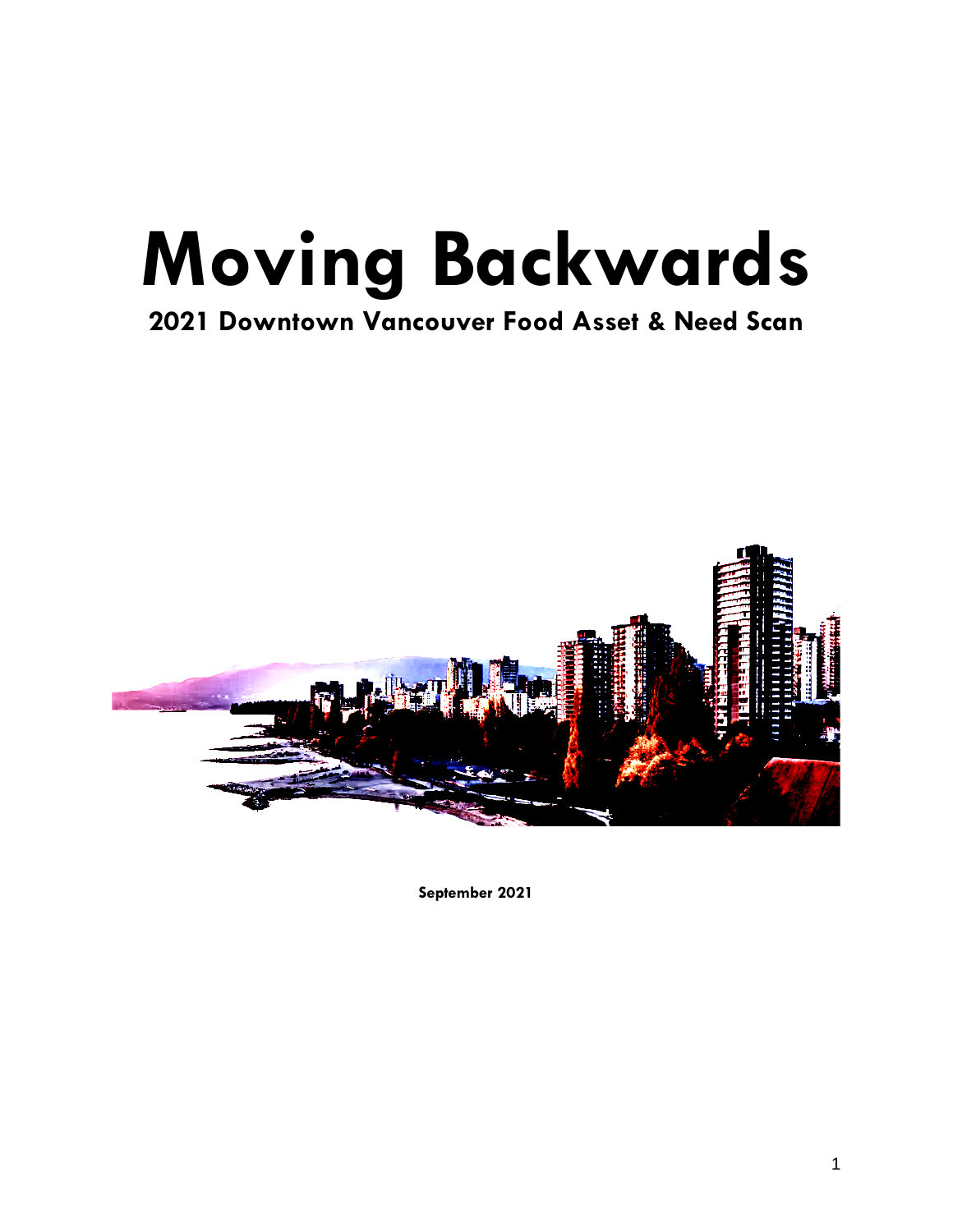#### **Moving Backwards – A Downtown Vancouver Food Asset and Need Scan**

September 2021

**Main Author:** Karen Giesbrecht, RD, MA

This project was led by Union Gospel Mission, with a goal of assessing the current state of food access, needs, key stakeholders, and gaps, particularly considering significant changes made because of the COVID-19 pandemic.

**Thank-you** to these individuals and organizations for their input, commitment, and guidance: AIDS Vancouver, Belkin House, Catholic Charities, Christ Church Cathedral, City Life Church, Coast Mental Health, Coastal Church, Community Builders, Directions Youth Services, Dr. Peter Center, First Baptist Church, Gathering Place, Gordon Neighbourhood House, Jennifer Ying, Soul Kitchen, St Andrew's Westley, Vancouver Food Runners, West End Senior's Network, Westside Church, and those who lead community meals and other supportive programs Downtown Vancouver.

For clarification or suggestions about this work, please contact [churchrelations@ugm.ca.](mailto:churchrelations@ugm.ca)



This work is licensed under the Creative Commons Attribution-NonCommercial-ShareAlike 4.0 International License. To view a copy of this license, visit<http://creativecommons.org/licenses/by-nc-sa/4.0/> or send a letter to Creative Commons, PO Box 1866, Mountain View, CA 94042, USA;

**Updated**: September 20, 2021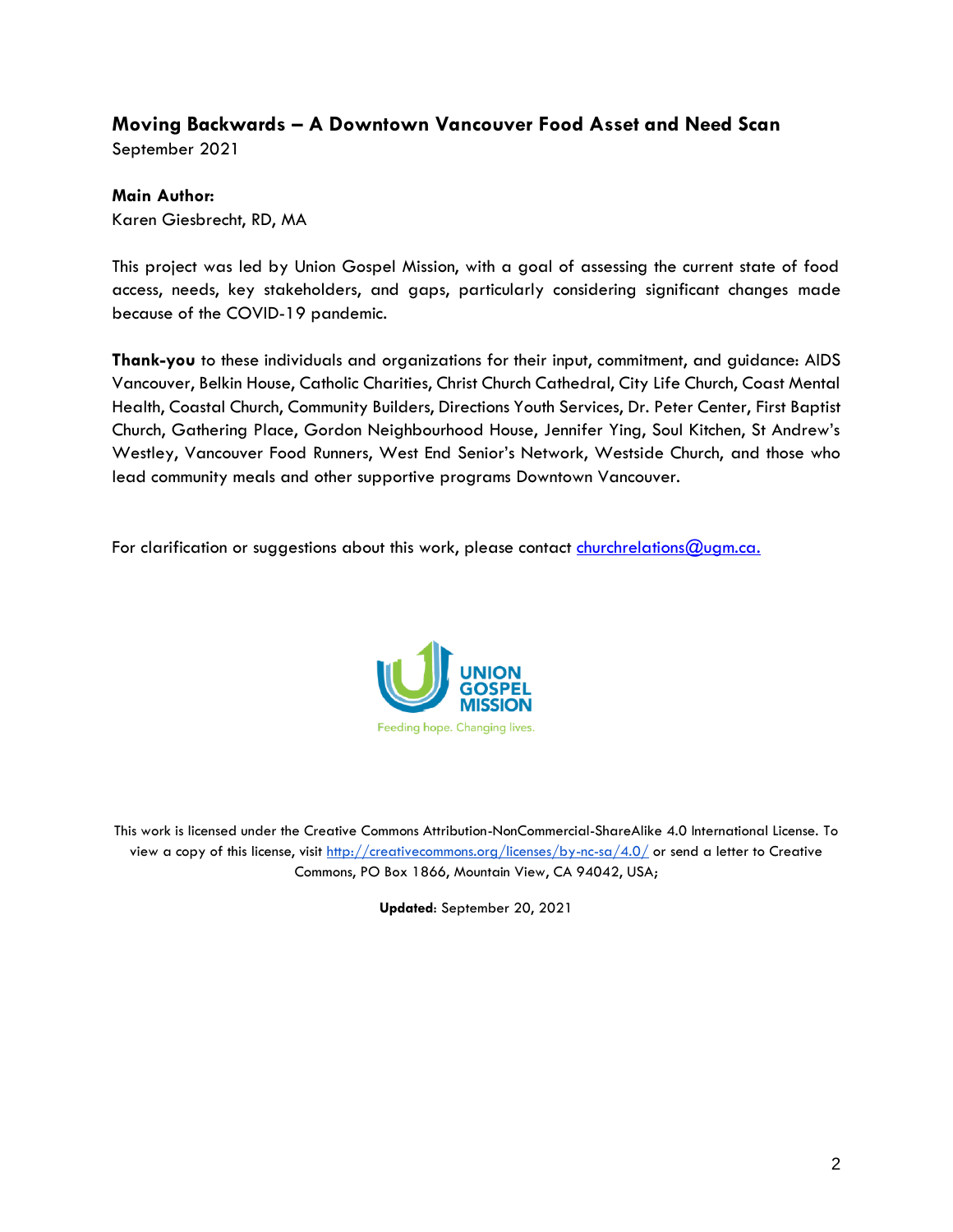#### **Contents**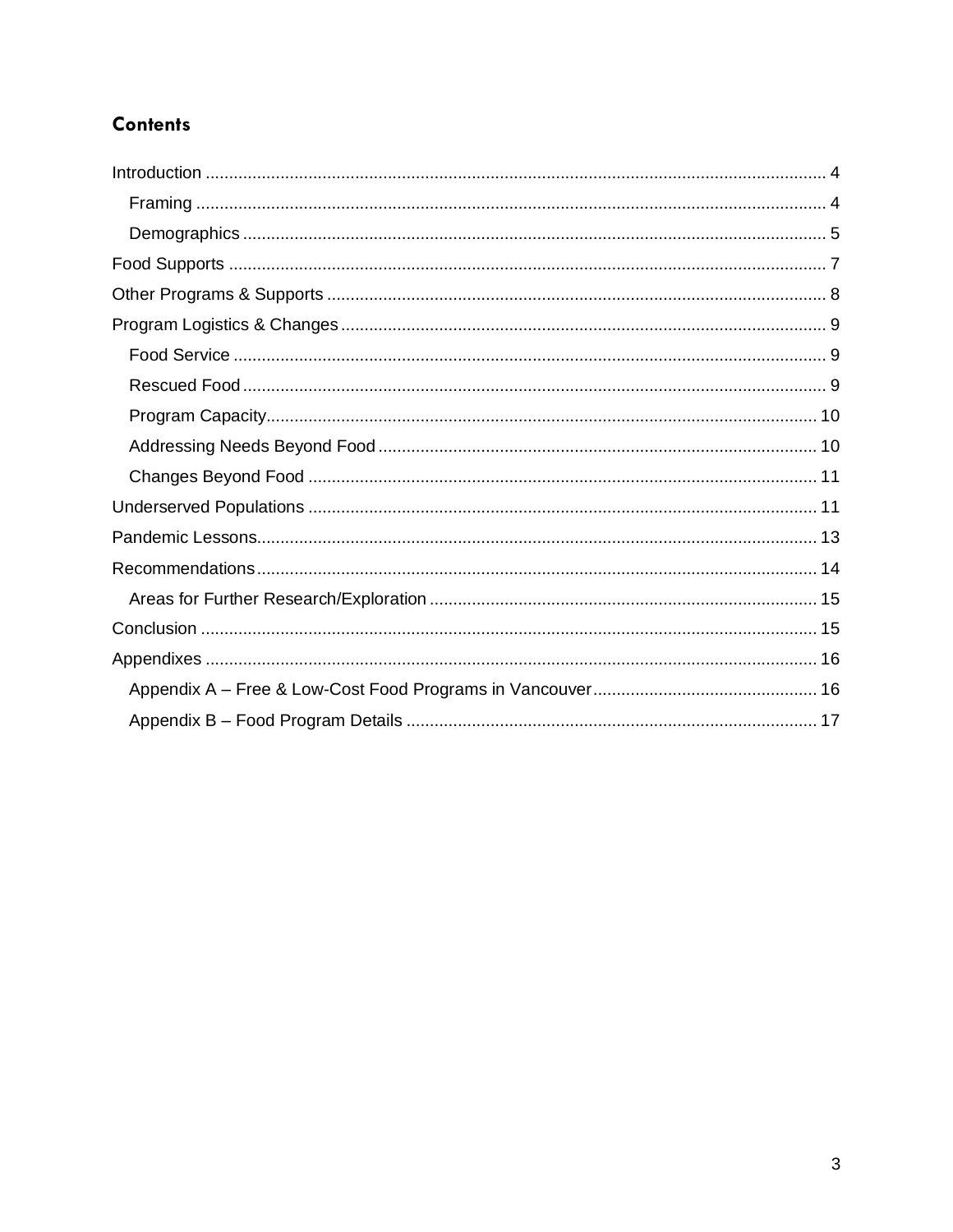## <span id="page-3-0"></span>**Introduction**

This report assesses the state of food access for vulnerable individuals in Vancouver's West End and

Downtown neighbourhoods, (collectively referred to as "downtown" in this report), within the traditional homelands of the šx<sup>w</sup>məθk<sup>w</sup>əy̓əma?ł təməx<sup>w</sup> (Musqueam), Skwxwú7mesh-ulh Temíxw (Squamish), and salilwata?ł (Tsleil-Waututh). We offer it with gratitude and humility as we continue to learn about the rich, yet often painful and inequitable history of this region.



Included is a summary of key informant interviews with staff

and volunteers from churches and community organizations that run supportive food programs for vulnerable individuals. This report is not an exhaustive list of food supports in this part of Vancouver, but instead aims to capture the overall availability of – and need for – further programs.

Recommendations are made with a particular focus on community meals and emergency programs that started or shifted with COVID-19. This report highlights strengths, key stakeholders, and gaps in service; and then charts ways to build on the good work being done. It is modeled after "Food Brings Community," the 2020 Richmond Food Access Report.<sup>1</sup>

We recognize that loneliness is a key challenge in large cities like Vancouver, and the pandemic took its toll on isolated individuals and their ability to cope. One service provider observed that she saw how the forced isolation caused people to "move backwards" in their mental health. It was not noticeable at first – some even thrived in the early days of the pandemic. But as it dragged on, we saw increased difficulties and stresses. Our programs, too, moved backwards in many ways, as we were forced to revert to line-ups and take-out dishes. It is our hope that this analysis also inspire the energy, perspective, and determination to now move forward.

This report also reflects our commitment to work towards the recommendations made in the 2015 Truth and Reconciliation Commission of Canada as we aim to understand and address the lasting impacts of residential schools and other discriminatory practices. In particular, we are guided by the Call to Action 19, which outlines the need to measure and close gaps in health outcomes between Aboriginal and non-Aboriginal communities.<sup>2</sup>

#### <span id="page-3-1"></span>**Framing**

Evidence tells us that food programs do not end hunger - only an adequate income will do that3. Still, every shared meal, every bag of groceries, and every personal story matters as we work

<sup>1</sup> <https://www.richmondfoodsecurity.org/resources/resources-from-rfss/food-access/>

<sup>2&</sup>lt;br>[https://ehprnh2mwo3.exactdn.com/wp-content/uploads/2021/01/Calls\\_to\\_Action\\_English2.pdf](https://ehprnh2mwo3.exactdn.com/wp-content/uploads/2021/01/Calls_to_Action_English2.pdf)

<sup>&</sup>lt;sup>3</sup> Tarasuk V, Mitchell A. (2020) Household food insecurity in Canada, 2017-18. Toronto: Research to identify policy options to reduce food insecurity (PROOF). Retrieved fro[m https://proof.utoronto.ca/](https://proof.utoronto.ca/)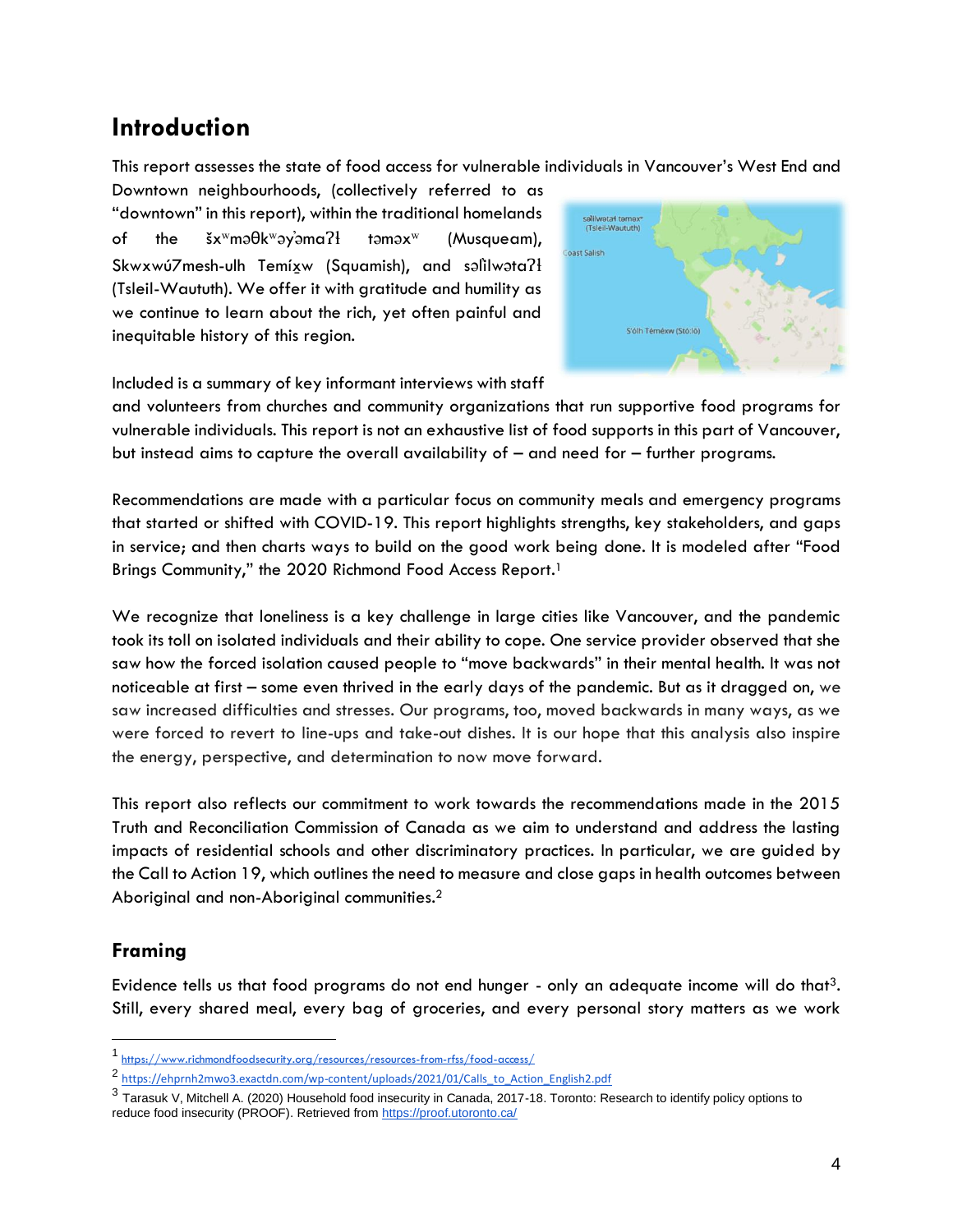alongside our vulnerable neighbours and those with the power to influence the policies, budgets, and systems that could eliminate food insecurity and chronic poverty.

Although it will be some time before we understand the full impact of the COVID-19 pandemic, already we know that on top of the challenges that already existed, the virus impacted the ability of nearly half of Canadian residents to meet their financial obligations and essential needs.<sup>4</sup> Beyond the economic, all of us have felt the psychological and social stresscaused by the uncertainty and evolving restrictions. The pandemic also inspired new levels of collaboration, creativity, and generosity.

#### <span id="page-4-0"></span>**Demographics**

Downtown Vancouver is about 5% of the city's land and 17% of the population (109 000 people). From 1996 to 2016, Downtown's overall population grew by 256%. Notably, Downtown Vancouver also has 69% more seniors (aged 65 and older) than children (aged 0-14).

The central source of the information presented here is the City of Vancouver 2020 Social Indicators Profiles for the West End<sup>5</sup> and Downtown<sup>6</sup>, which were derived from the 2016 census. As with any census data, we recognize limitations. For instance, individuals experiencing homelessness or those who live in secondary suites are often missed by the census. Furthermore, as the census data is now five years old, it does not capture recent trends, including the impact of COVID-19.

Downtown has more density than other parts of Vancouver, amplifying some social challenges. Food insecurity tends to impact certain demographic groups, such as seniors, lone-parent families, and low-income families. The percentage of seniors living alone is 61% in the West End and 37% in Downtown, which is significantly higher than the rate for the City of Vancouver as a whole at 29%.

Lone-parent families account for 35% of families with children in the West End and 32% in Downtown; and although these percentages have decreased since the 1990s, they remain slightly higher than the city average of 29%. Over 80% of single parents are female. Single mothers are more likely to face significant socioeconomic challenges, such as food insecurity and lower income.

Regarding economic standing, about 25% of West End and Downtown residents alike (compared to the city average of 20%) have incomes below the National Poverty Line, which is determined by comparing the family disposable income to the cost of basic needs in a community. By this measure, the West End is the third poorest neighbourhood in the city, and Downtown is the sixth. The West End also has the second lowest median household income. Poverty disproportionately affects certain demographic groups, such as new immigrants or non-permanent residents, individuals with no postsecondary education, Indigenous individuals, Black individuals, other visible minorities, and those

<sup>&</sup>lt;sup>4</sup> Men F, Tarasuk V. Food insecurity amid the COVID-19 pandemic: food charity, government assistance and employment. Canadian Public Policy 2021; Published online. Available from[: https://www.utpjournals.press/doi/abs/10.3138/cpp.2021-001](https://www.utpjournals.press/doi/abs/10.3138/cpp.2021-001)

<sup>5</sup> <https://vancouver.ca/files/cov/social-indicators-profile-west-end.pdf>

<sup>6</sup> <https://vancouver.ca/files/cov/social-indicators-profile-downtown.pdf>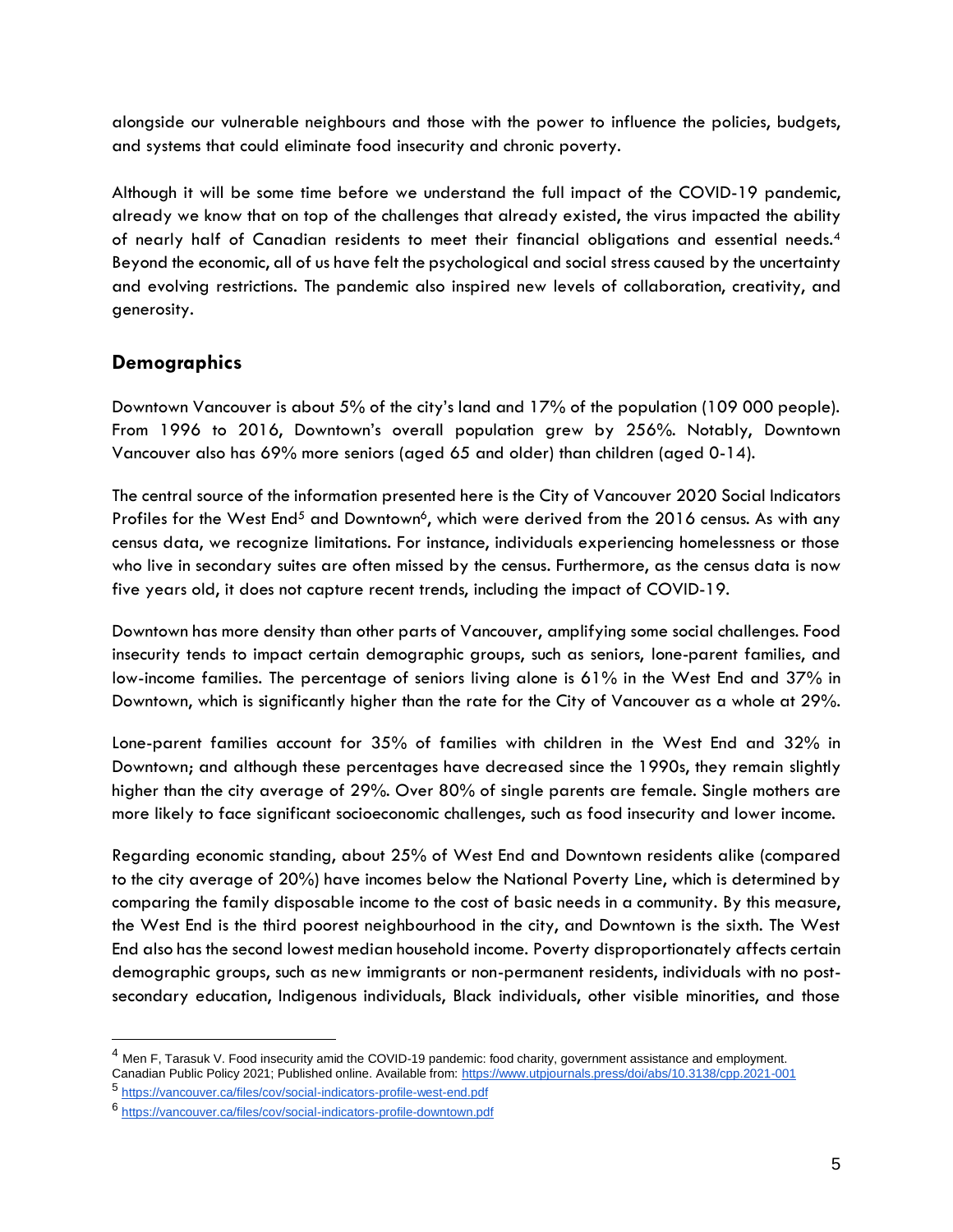with a non-English first language. Incomes in the City of Vancouver are more polarized than the country overall, and this is exacerbated further in Downtown, where 20% of residents are among the bottom 10% of earners in Canada and 19% are among the top 10% of earners. The West End skews toward poverty, with proportions very close to the national average for each decile, except for 19% of residents being in the bottom 10% of incomes nationally.





Persons Aged 65+ Living below the After Tax Low Income Cut-Offs, 2015<sup>8</sup>

<sup>7</sup> [www.censusmapper.com](http://www.censusmapper.com/) 

<sup>8</sup> w.censusmapper.com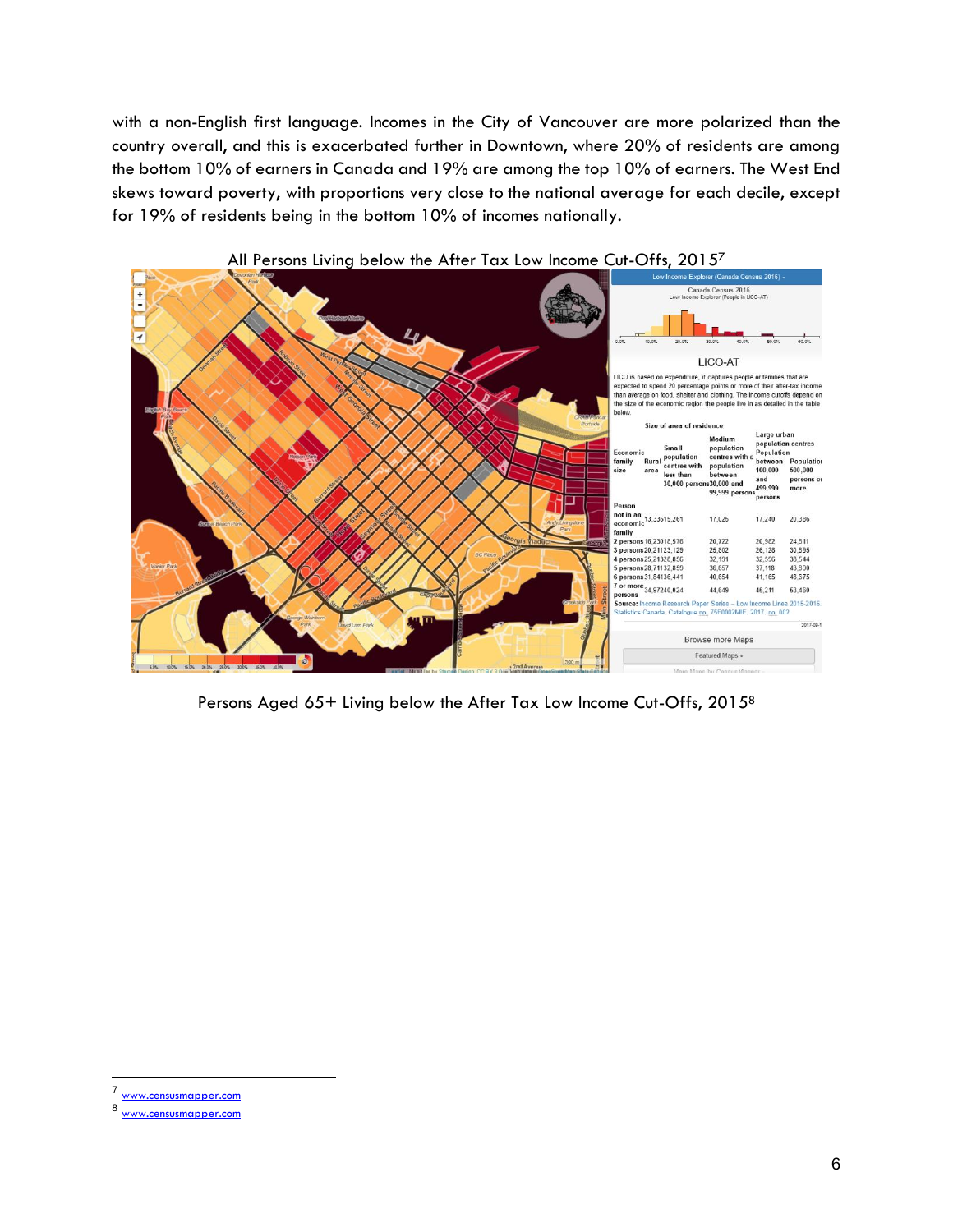

## <span id="page-6-0"></span>**Food Supports**

We who live in cities purchase most of what we eat, and thus an adequate income is necessary to access nutritious, acceptable, enjoyable food. Anything we grow tends to supplement our diet, rather than provide significant nutrition. There is a weekly downtown farmers market,<sup>9</sup> but it is too costly for low-income individuals unless they can access a coupon program.<sup>10</sup> We are not aware of a low-income market on the downtown peninsula selling rescued food like the Quest Food Markets do.<sup>11</sup>

Because more than 95% of people downtown live in rental apartments or other multi-unit dwellings, some have a balcony but yard space is exceedingly limited. Very few have access to a community garden plot. For those who do, growing space offers less than ideal conditions with tall buildings limiting sunlight, variable soil quality, pests like skunks and raccoons, potential theft of produce, and squatters who lack adequate shelter. Community gardens include Rooted for Life (connected with Friends for Life), the SPEC rooftop garden, Mole Hill housing complex, Nelson Park Garden, Stanley Park Garden (mostly decorative plants), and Davie Village. There are school gardens at King George Secondary and Lord Roberts Elementary, the latter being the first school garden in Vancouver.

<sup>9</sup> <https://eatlocal.org/markets/downtown/>

<sup>10</sup> <https://bcfarmersmarket.org/coupon-program/how-it-works/>

<sup>11</sup> <https://questoutreach.org/access-food/>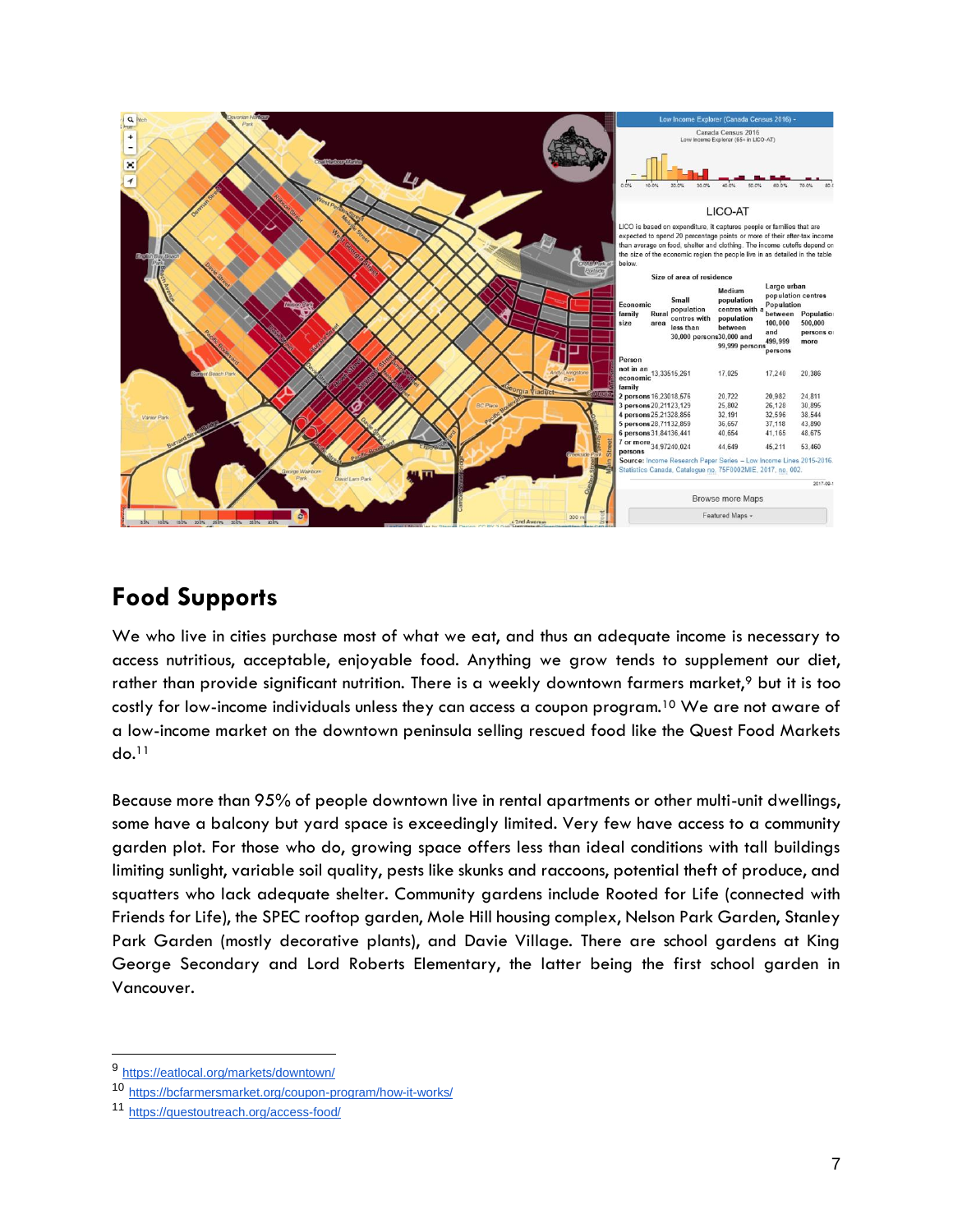To address the growing need for food security, several churches and organizations offer food programs and other supports. **Appendix A** shows the downtown section of the Vancouver Free and Low-Cost Food Program Map. <sup>12</sup> **Appendix B** summarizes the meals and hampers that different programs have made available (as of Summer 2021). Although these are quality supports, not everyone who needs assistance can reach them, and those who do reach them don't necessarily find them an easy way to access food.

Massive changes had to be made in response to COVID-19. All in-person meal programs were paused, as host buildings closed, volunteers hung back, distancing measures were required, and we did not know what was safe, particularly for older adults. Several new, though temporary, programs were introduced such as frozen meals, brown bag takeaway meals, and expanded grocery hamper pick-up and delivery programs. More changes forced by the pandemic are detailed later in this report.

Overall, usage of food programs has risen (20%, by some estimates) during the pandemic. Significant resources were (and some still are) available, either to individuals (e.g., CERB) or to organizations (new grant streams, increased donations, or unexpected surplus food such as donated perishables from restaurants under closure orders closed). But these supports are neither reliable nor sustainable.

## <span id="page-7-0"></span>**Other Programs & Supports**

Several food providers reported that many of their guests visit multiple food programs per week, often traveling a distance from home for a meal or grocery hamper (which must then be carried back home). Some guests are coming from as far as Maple Ridge and Richmond for the downtown food supports. Individuals who struggle with access to food also often need support with housing, labour, financial, and health services.

Food programs are a place of connection, where we can help our vulnerable neighbours connect to services like:

- The West End Senior's Network (WESN) "Seniors in Need" fund (one-time financial support for a budget shock like a dental bill)
- Donation and delivery of pet supplies for individuals with pets who cannot get out (pets are significant companions)
- More meal and hamper programs started offering delivery, as it was increasingly difficult or unsafe for vulnerable individuals to get out, especially if they had to self-isolate for two weeks.

<sup>12</sup> <https://maps.vancouver.ca/foodmap/>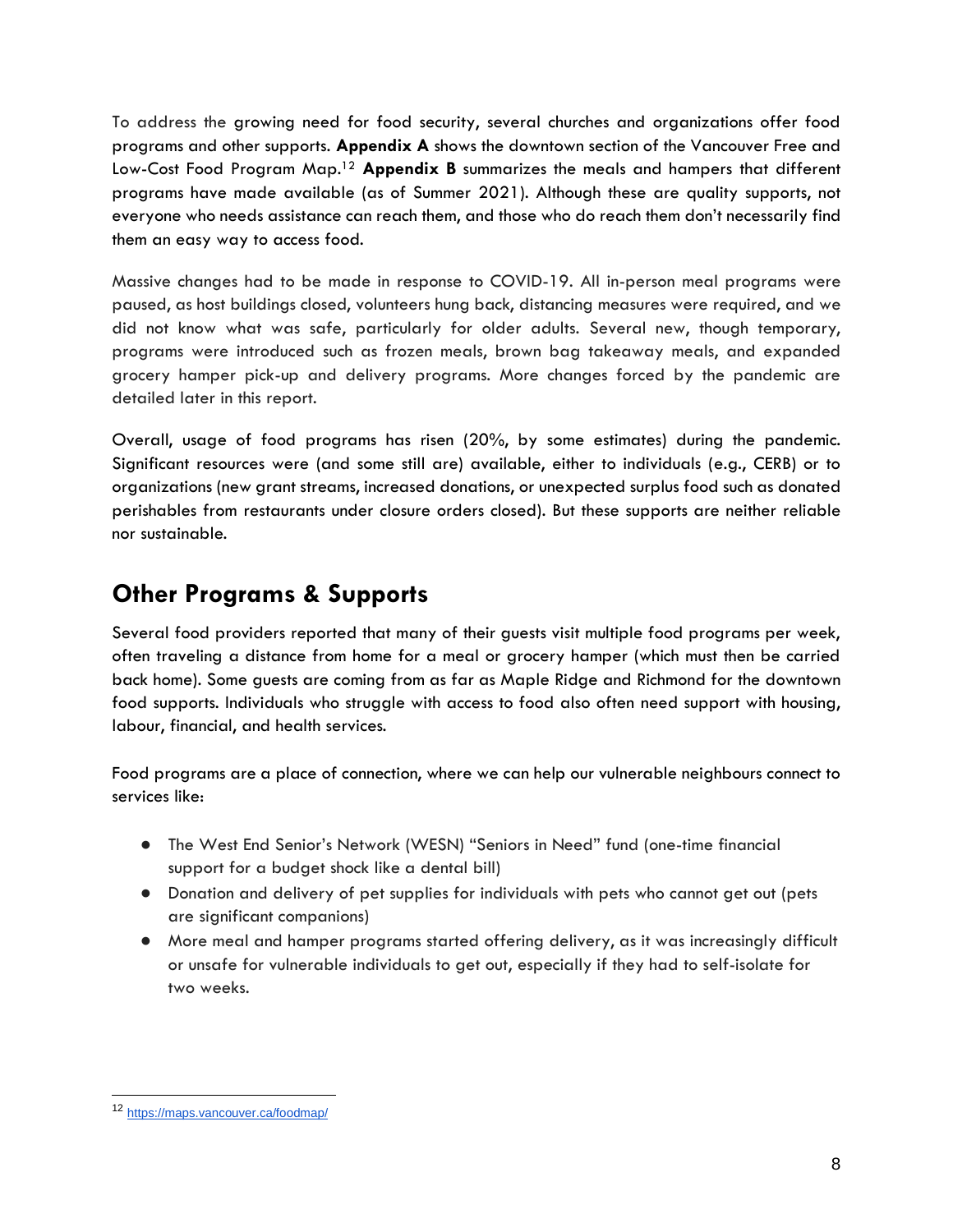## <span id="page-8-0"></span>**Program Logistics & Changes**

#### <span id="page-8-1"></span>**Food Service**

The pandemic has forced service providers to make significant changes in food sourcing, preparation, and serving:

- Programs recognized the daily/weekly meal they provide could be one of the more positive things in their guests' day, and that guests needed even more **nutrient dense food** than usual, so they switched to more comfort food, increased the protein and vegetables, and took a little extra care in service.
	- Many participants also request healthy food, especially fresh vegetables, as they have limited income to purchase good food, let alone capacity to store and prepare it.
- Some programs that had been preparing their own food were faced with COVID closure of their facility, so switched to having their meal prepared in an offsite kitchen and **serving it outdoors**.
- Programs like the West End Seniors Network (WESN) started a program where volunteers would **grocery shop** for vulnerable seniors, though this is limited to certain stores, and there is a delivery fee (plus the individual pays for their own groceries).
- Gordon Neighbourhood House partnered with the WESN to provide **frozen meals** through the pandemic. Meals were provided by donation and had to be subsidized, as donations did not cover the costs.
- Directions Youth Services started a **Pantry Program**, which gave their clients (vulnerable youth) access to more shelf-stable foods, fresh fruits and vegetables, and snacks.

#### <span id="page-8-2"></span>**Rescued Food**

Some organizations operate almost entirely on donated food, purchasing only a few staple ingredients and the takeout containers needed to serve food to program participants. This saves money, but does take a dedicated individual to find, transport, and plan around food donations, and it requires more creativity to make balanced meals. Several food rescue organizations exist to help connect excess food with the programs highlighted in this report, including Food Mesh<sup>13</sup>, FoodStash14, and Food Runners. 15

Organizations like AIDS Vancouver, which focus on individuals with specific health needs, saw strengthened partnerships and larger donations from bakeries and other retailers, but the food available did not meet the nutritional requirements of their clients. Financial donations are still needed to supplement the donated foods with items appropriate for the aging population among

<sup>13</sup> <https://foodmesh.ca/>

<sup>14</sup> <https://www.foodstash.ca/>

<sup>15</sup> <https://www.vancouverfoodrunners.com/>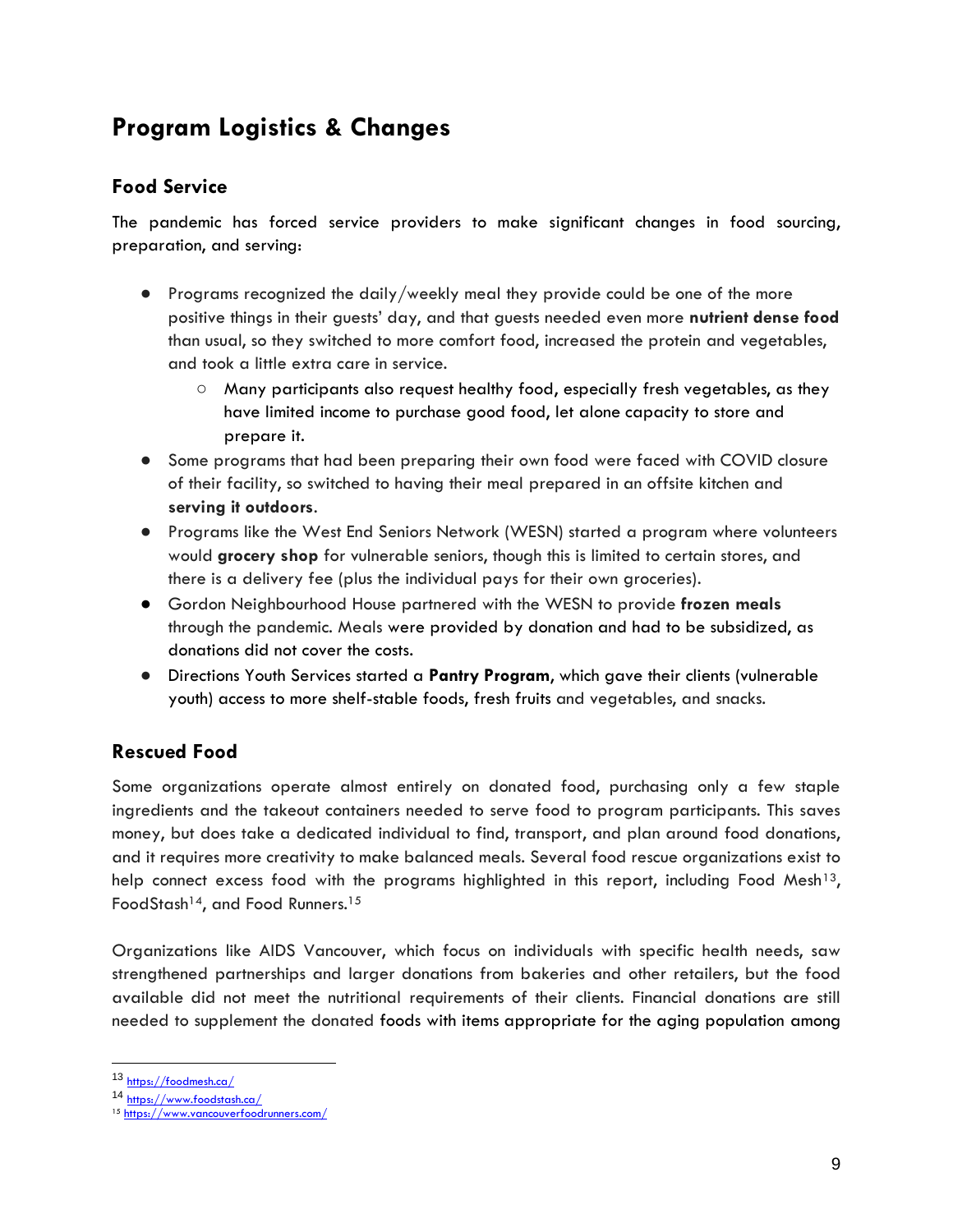their clientele, culturally appropriate foods for people from different ethnic backgrounds, and baby food for young families. People living with chronic diseases like HIV and heart disease need more nutrient-dense foods, which are costly.

#### <span id="page-9-0"></span>**Program Capacity**

Early in the pandemic many guests were afraid to visit the community programs to which they were accustomed because no one knew what was safe, especially for vulnerable individuals; therefore, demand decreased initially. But beginning in the fall of 2020 (about six months in), many programs reported that demand for support increased significantly.

- Programs with **shelter beds** had to decrease their numbers (in some cases by half) to allow for recommended distancing, but still experienced several COVID outbreaks. The meal component was one of the challenges, because food was the convening point, with many high-touch services.
- All programs (and individuals who run them) have a finite capacity, and must **take breaks** occasionally, often in the summer months or around Christmas time. While these rhythms are necessary for long term sustainability, it is important to communicate with guests and nearby programs if closing (even for a week), as this increases the demand on other programs. Many supportive programs (and staff) did not take a break during the first year of the pandemic, because needs were significant, which will take a toll.
- Programs that relied on **volunteer labour** for cooking, serving, and cleaning lost most of that labour during the pandemic, which put more stress onto paid staff (who were themselves stretched and had to quarantine at times if potentially exposed to the virus)
- As organizations re-open to the public and once again prioritize their pre-COVID mandate and programs, many are **ceasing the emergency food supports** they started in response to COVID.
- Several meal and grocery delivery programs must maintain a **waitlist**, as they receive more requests than they can accommodate.

#### <span id="page-9-1"></span>**Addressing Needs Beyond Food**

Acute hunger and chronic malnourishment are usually connected with deeper needs, and thus the programs that provide food also address other issues. Coast Mental Health estimates the need for outreach services, emergency support, and healthcare referrals have increased in the past year by 51%, and more than 40% of their clients need but don't have rent subsidies. In response, Christ Church Cathedral created a new full-time outreach worker (starting September 2021).

We also acknowledge that spiritual hunger is often adjacent to any physical malnourishment. Most faith communities are open with their beliefs in the programs they run, and are culturally sensitive, recognizing that their guests may or may not be interested in conversations around spiritual matters. We will continue examining together how faith and spirituality are best shared in respectful ways.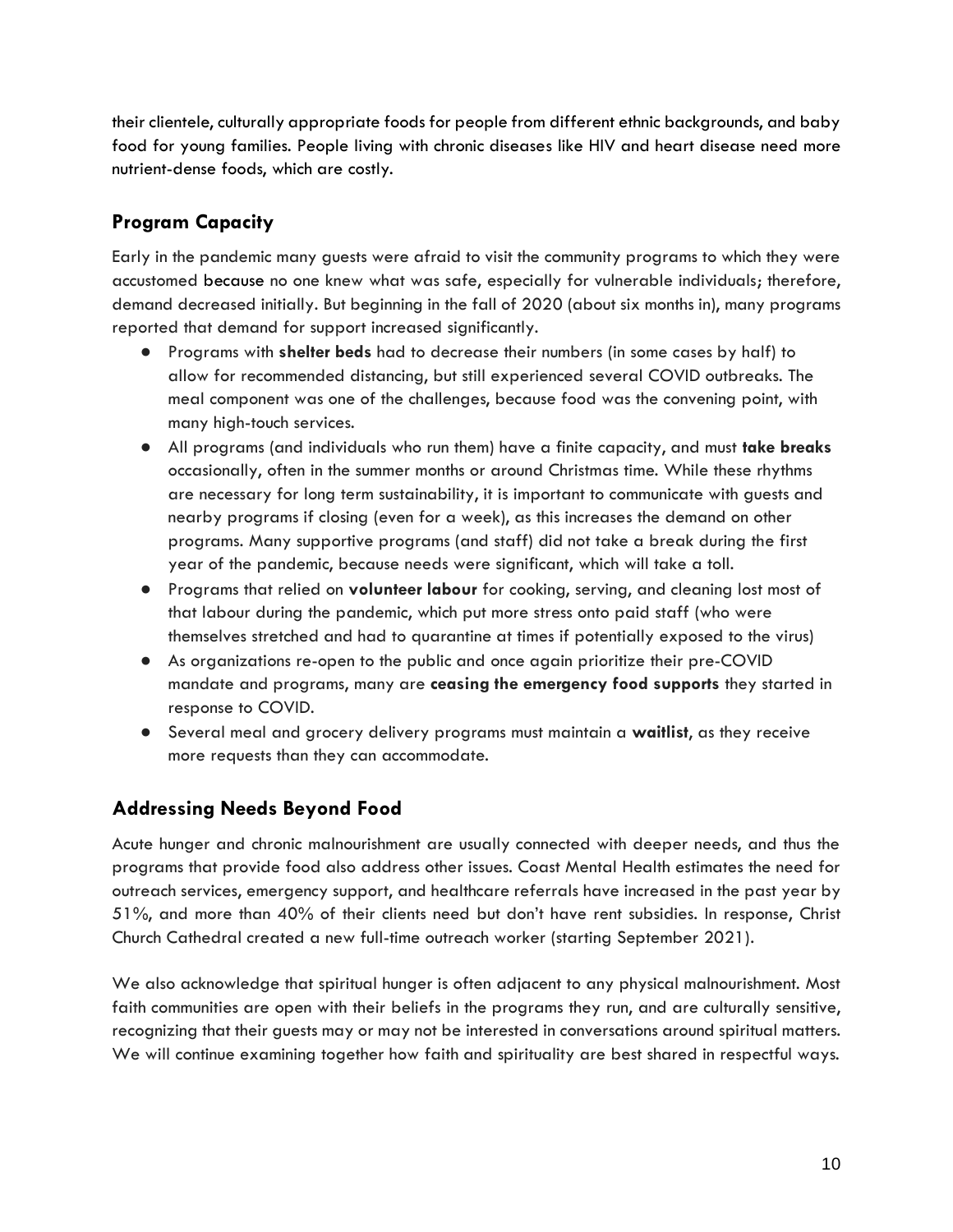#### <span id="page-10-0"></span>**Changes Beyond Food**

Each wave or round of restrictions brought both challenges and new supports. For example, when cafés and restaurants closed, perishable food donations increased for community programs, but the outbreaks (or similar stresses) have ripple effects. Need for food supports increases, but availability of staff and volunteers decreases (and the food still needs to go somewhere).

Other key challenges beyond food procurement:

- Participants want to be back inside many miss the **connections** experienced through shared meals.
	- When other programs like art, language, and music classes shut down, important **communication channels** for vulnerable individuals are interrupted.
	- For some, picking up a daily meal was their only point of human contact.
	- No one can thrive in isolation, no matter what their socio-economic status.
- The **environmental cost** (and dollar value) of using single-use dishes, necessary for safety and capacity (fewer volunteers, more staff on sick-leave)
- While the crisis led to much generosity and a "we're all in this together" atmosphere, the restrictions and distancing lead in many cases to a **decrease in agency**, as vulnerable guests were no longer able to help the programs they had been part of
- Guests and volunteers were inspired to think about each other's **safety**, and still some chose not to follow **recommend protocols** (i.e., wearing masks, getting vaccinated), which added tension to already stressful settings
- While many organizations saw an increase in **financial donations and grants** available, some previously established fundraising events (i.e., annual galas) were canceled, which left a gap in some organizational budgets.

It was also significant that people who live in SRO's and social housing were more likely to be out during the day pre-pandemic, when a large part of their day was finding food in or beyond their neighbourhood. But during the pandemic, people stayed home more because not only was it unsafe to be out but also food was made available in their apartment buildings. While this was a positive change in many ways, some mental health challenges became more evident and required more onsite support.

## <span id="page-10-1"></span>**Underserved Populations**

A crisis like the COVID-19 pandemic disproportionately affects vulnerable individuals, as many of the existing supports disappeared or changed, and challenges emerged and compounded. We asked service providers who they see as the most underserved and struggling populations Downtown Vancouver:

● **Street entrenched** – homeless individuals in this part of the city tend to be more visible (often hanging out in front of certain clubs or on certain streets/alleys), but also more transient (and more subject to seasonal changes) than in other parts of the city. They may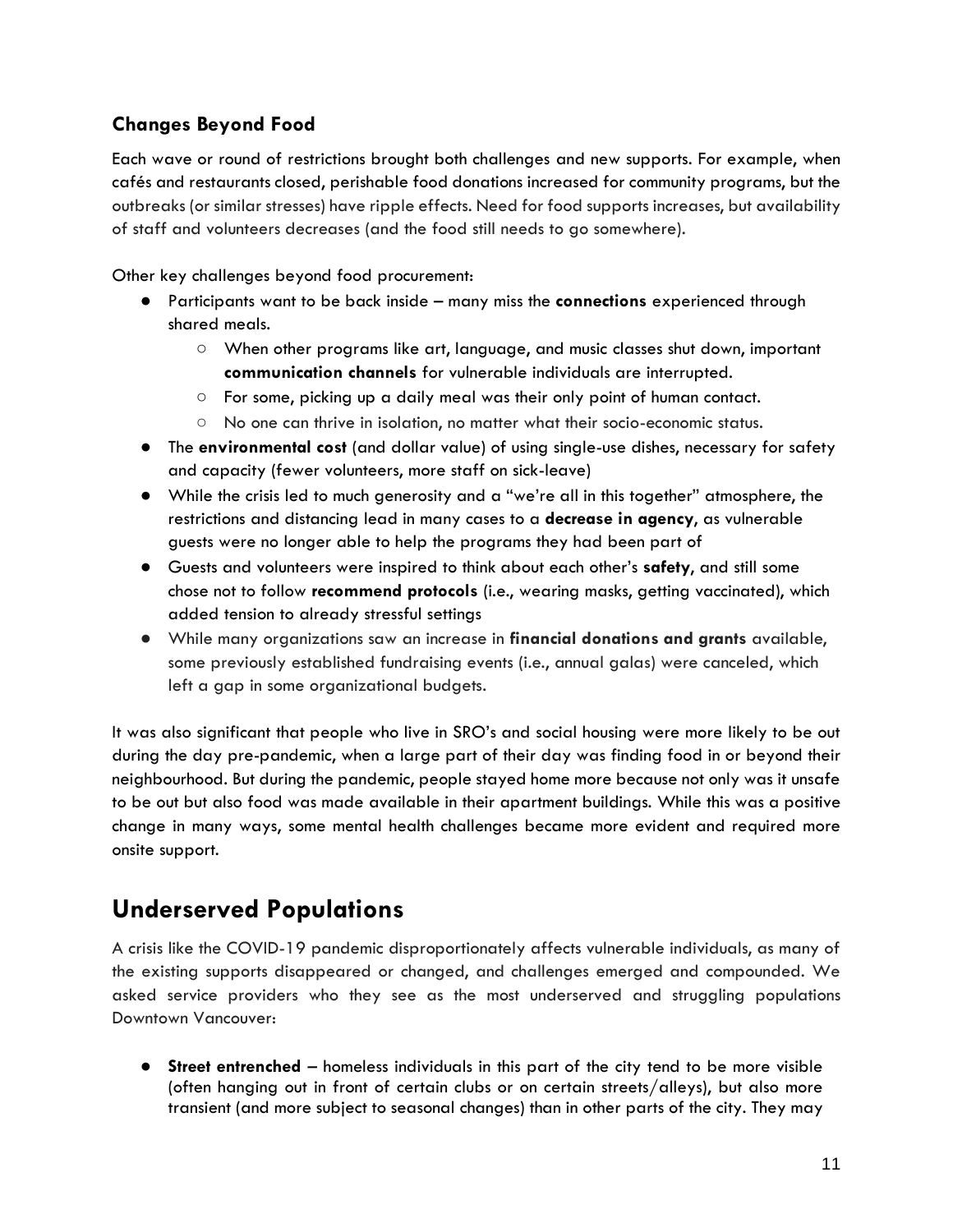accept services (i.e., a ride to a shelter for an overnight stay), but are less likely to stay connected, often returning to their community.

- The closing of the Strathcona Park homeless encampment (April 2021) for the 250 people who resided there meant that supports focused there were redeployed. Those campers needed support where they went, such as SRO's or different parks.
- Despite some good services, many homeless individuals seem to feel neglected.
- **Vulnerable youth** need support, but the agencies that work with them seem to have relatively strong funding.
	- Youth with active addiction tend to be non-adherent to care, and struggle to get out of the chaotic lifestyle.
	- Vancouver's 2020 Homeless Count<sup>16</sup> found 54 children under 19 years of age (2%) and 139 youth between 19 - 24 years (6%) experiencing homelessness in Metro Vancouver, or 8% of the homeless population. This was down from 16% in 2017 and 20% in 2014, the only age group where count results showed a reduction.
- **People living in SRO's** (single room occupancy hotels) that aren't social housing or don't offer services like meals and mental health support.
- Many **supportive or transitional housing** places expect residents to cook for themselves, but residents still appreciate and rely on food deliveries, even if only bread.
	- The units often have kitchenettes, but residents may have limited capacity to get groceries and supplies for food preparation.
- People **without a specific diagnosis** (i.e., supports for HIV+, cancer, etc., but little for people who are struggling generally).
- People who live **paycheque-to-paycheque**, but may be one step/stress away from homelessness
	- Could benefit from more prevention efforts (i.e., financial literacy class) paired with food security programs
	- Often have mobility challenges and find it hard to get to affordable grocery stores
	- No **affordable (subsidized) grocery** option downtown.
- **Seniors** who need food support (i.e., have low income and do not live in subsidized housing), but cannot afford programs like Meals on Wheels<sup>17</sup> or Better Meals<sup>18</sup>, although many do better when they are able to access their pension and Old Age Security funds.
- **Newcomers** and individuals with language barriers, who do not know about the supports they can access.
- **Single parent families** a teacher who worked at the elementary school in Yaletown shared that he was shocked at how many low-income families were present in his classroom (a stereotype we do not usually associate with the area).

<sup>16</sup>[https://www.vancitycommunityfoundation.ca/sites/default/files/uploads/2020HomelessCount\\_MetroVan\\_PreliminaryDataReport.pdf](https://www.vancitycommunityfoundation.ca/sites/default/files/uploads/2020HomelessCount_MetroVan_PreliminaryDataReport.pdf)

<sup>17</sup> <https://www.carebc.ca/meals-on-wheels.html>

<sup>18</sup> <https://www.bettermeals.ca/>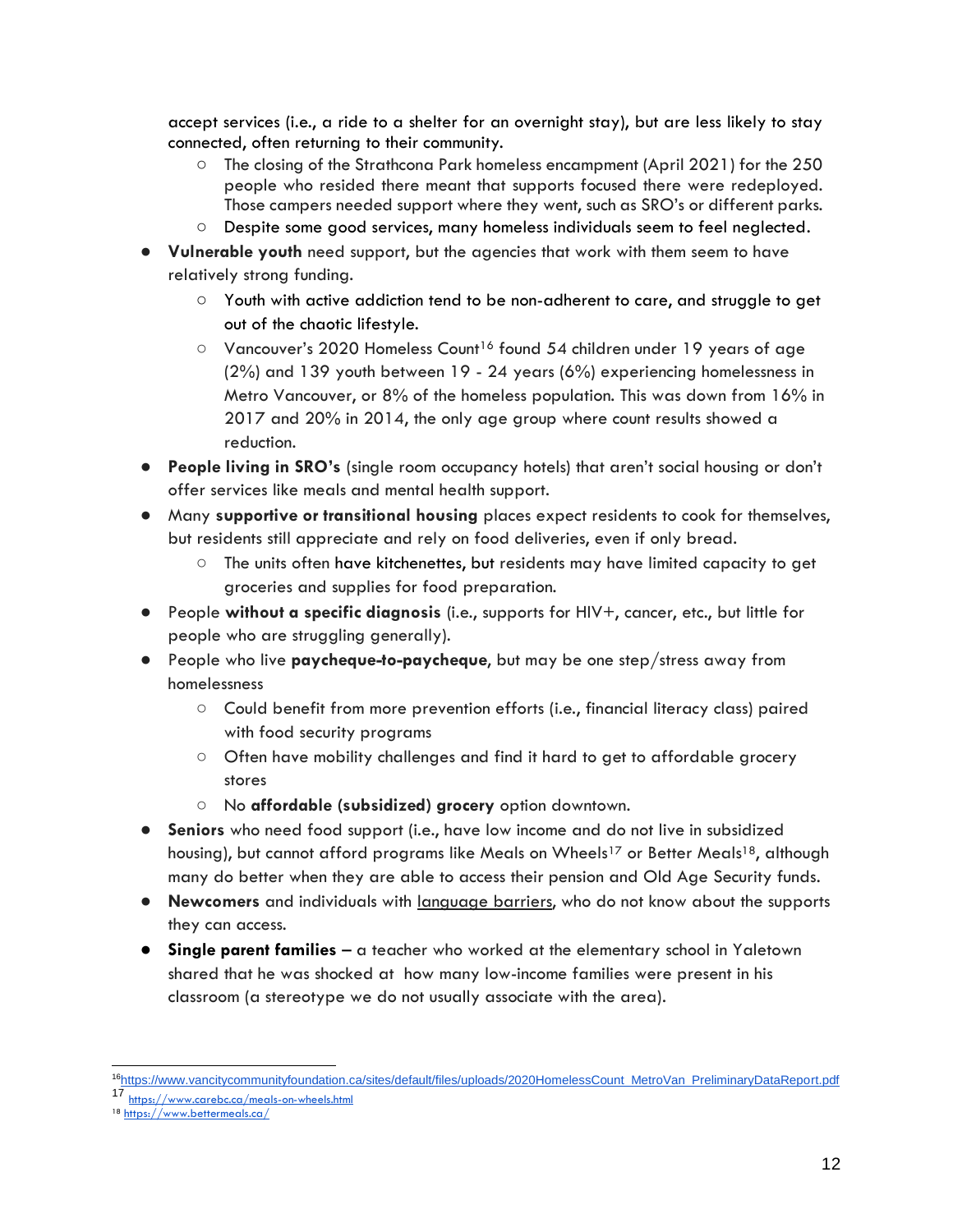The Dr Peter Centre and SFU published "Food as Harm Reduction<sup>19</sup>," in 2017, a report that explored the connections between food provision, food security and harm reduction for people living with HIV who use drugs. Findings included 77% of all respondents indicating that drug use did affect their diet, including what they ate (64%), when they ate (60%) and where they ate (40%). All respondents used some form of food assistance, either a food bank program (91%), and/or a free or low-cost meal program (81%) and/or a community kitchen program (30%).

## <span id="page-12-0"></span>**Pandemic Lessons**

This unprecedented season led us to prioritize safety as we never had before, and we had to figure out what that meant practically. As we move out of the pandemic, we will open programs and dining spaces gradually and offer a hybrid model (both sit-down and take-out meals) to ease back into normal. Services like buffet meals and self-serve offerings will take longer to reintroduce. Each program will have to custom fit public health recommendations to their setting and population. Food program staff also highlighted these key lessons learned this past year:

- **Partnerships** are increasingly important as we work out new best practices, or need to take unexpected time off (for vaccination side effects, to quarantine, etc.), or need to respond to concurrent crises, like the heat dome in June 2021 (with several days of record-breaking high temperatures that severely impacted vulnerable people).
	- Many groups worked with partners they had not connected with before, including caregivers, schools, faith communities, public and non-profit organizations.
	- When **relationships between organizations** existed, we could act quickly to set up or change programs that met the changing needs.
- Similarly, when **therapeutic, trusting relationships were in place with clients** before the pandemic hit, we were a source for trusted information, and were able to continue providing support and a safe place to come.
	- We need to continue to hold space for durable healing relationships staff, key volunteers, and regular patrons can tell when someone is particularly struggling, and can either provide further support or connect them to it.
	- Having a core group of staff/volunteers was also an asset, as they trusted each other and their community, pivoting together to be responsive to the changing recommendations.
	- People (especially vulnerable seniors) need extra support as they were often fearful early in the pandemic and continue to hear mixed messages as it drags on.
- Caring neighbours and congregants looked for ways to **contribute**, especially in the early days, and when given direction where able to do significant work.

<sup>19</sup> <https://www.sfu.ca/geography/research/community-engagement/food-as-harm-reduction.html>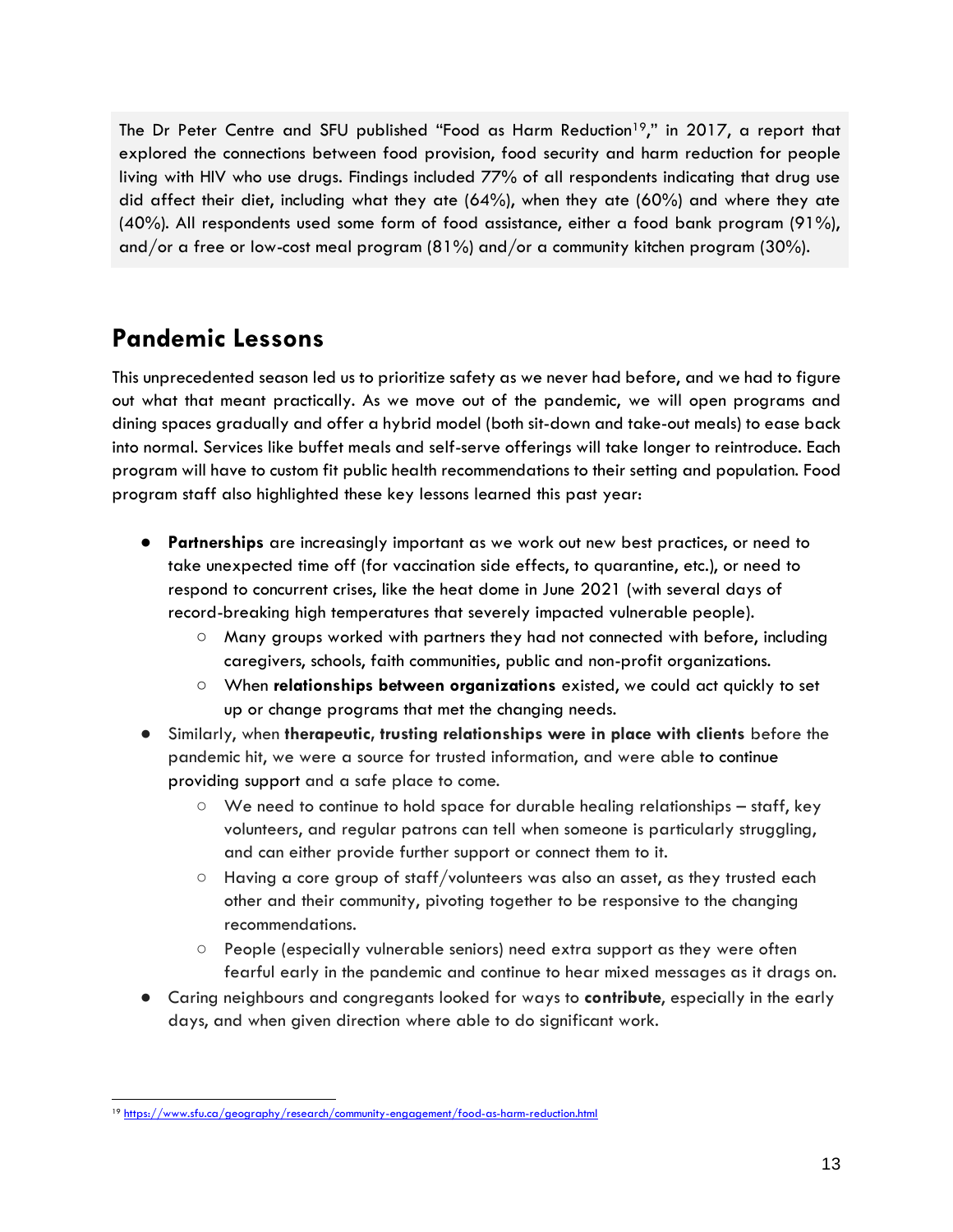- In later waves of COVID-19 infections, many felt increasing fatigue with connection to our neighbours, faith, generosity, and their sense of mission, all which impact each organization's ability to maintain services
- It was surprising how quickly we reverted to using plastics and single use take-out containers. Although they are easier, they are costly, especially if purchasing compostable containers, and they generate an **environmental** impact, not least as litter.
- Place-based, **neighbourhood** approaches are especially important in a crisis like the pandemic, as **travelling** even across the metro area becomes increasingly difficult.
- Food provision was not part of all **emergency management plans**, but it needs to be (i.e., not all identified city emergency hubs were accessible for sorting and preparing food). It was often the neighbourhood houses, churches, and small non-profits that could pivot quickly.
	- The City cannot do the work alone.
- Expect that in a crisis, many **policies and operating procedures** will need review and revision, which will take time to research, write, and implement.
- Many **aspects of life are connected**, so a small challenge can have ripple effects; a rent increase or elevators out of service for a few days impacts one's ability to access food, which impacts physical and mental health.

## <span id="page-13-0"></span>**Recommendations**

While this season has been hard in unprecedented ways, the sense of everyone being in this together was a positive outcome. All levels of society were affected. One person interviewed noted they talked more with other health providers, even food suppliers and delivery personnel, on a deeper level. More than ever, we saw that **connection is our deeper need, and shared food is a key way to do that. As one service provider said, "Our main job now is to bring back the table."** Other key recommendations include:

- While the general sentiment among food providers is collaborative, a few frustrations were expressed about other organizations developing relations with "their" grocery stores and other food donors, "stealing" what they expected to receive. While we do not endorse rescued food as the answer for food insecurity,  $20$  there is an abundance of food available, and food rescue efforts do enhance the nutrition and hospitality offered by community food programs. We will continue **to foster good working relationships between different organizations, keep the focus on dignified food sharing.** 
	- We must work to have each agency contribute their strength (e.g., some have space and a licensed kitchen, some have more connections to vulnerable clients)
- Many food programs are **volunteer-run** or have a coordinator with only enough hours to manage program logistics. While these kinds of programs contribute significantly to the net of care, they are less likely to contribute to **planning conversations or addressing**

<sup>20</sup> <https://zerowastecanada.ca/tag/food-rescue/>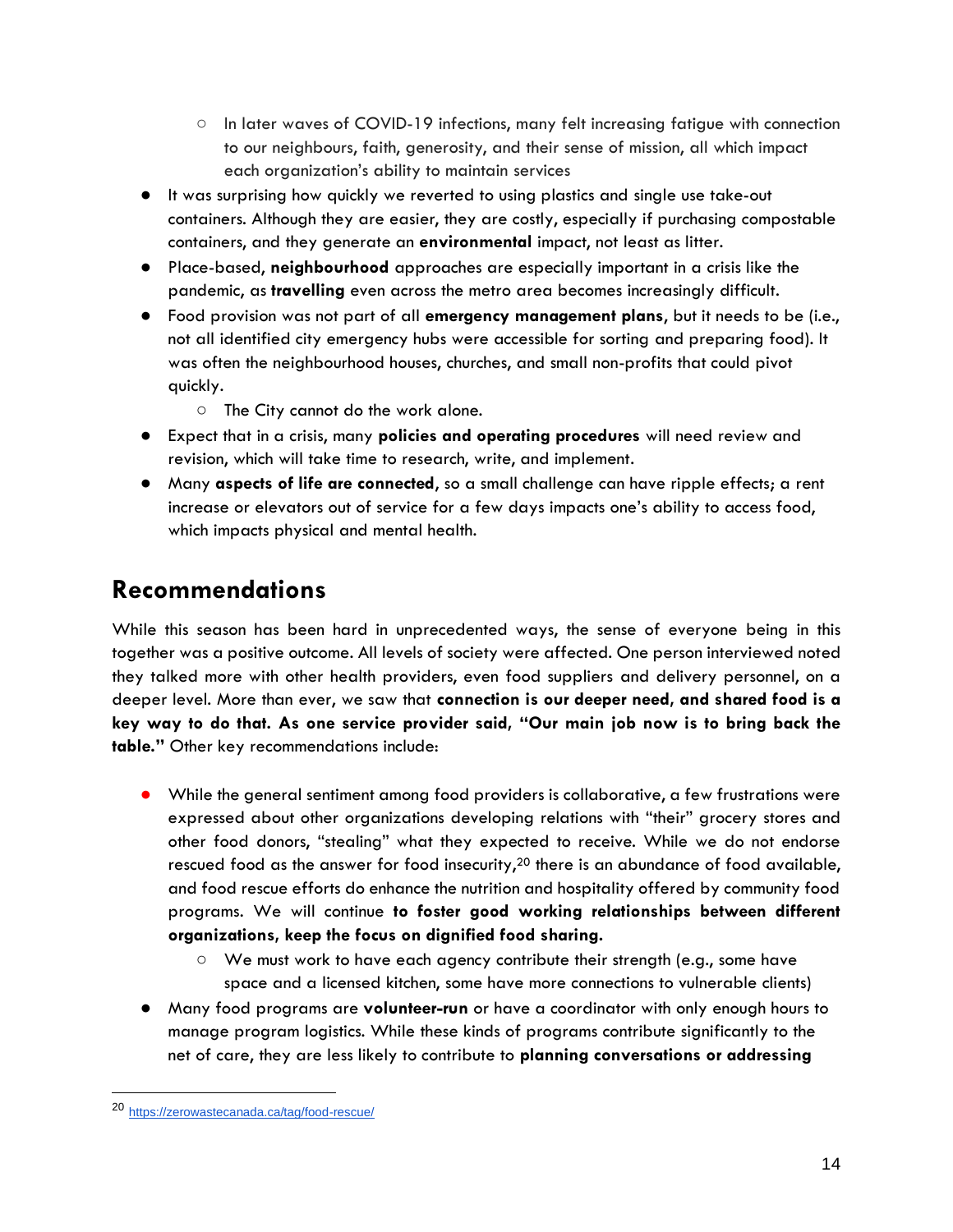**larger, systemic challenges** of poverty and chronic health challenges. Therefore the agencies in a position to do so, must take the lead.

- We must continue proactively **addressing the natural fears and anxieties** we will encounter as we interact more and more, which may be expressed as angry outbursts – we must not punish such responses, but respond with **trauma-informed care.**
- There are **grants** available for organizations who provide food, but it takes significant time and skill to apply successfully for them. Those on the front lines and working at capacity to meet the needs of their vulnerable clients appreciate support accessing these grants.

#### <span id="page-14-0"></span>**Areas for Further Research/Exploration**

- We recognize the need to measure and **close gaps in health outcomes** between Indigenous and non-Indigenous communities, but we did not find specific data on food insecurity for vulnerable Indigenous individuals in downtown Vancouver. Some estimate the Indigenous population is growing in the West End, but we do not know the scope of support needed.
- While we have learned much about what a **trauma-informed response** is and why it is necessary for vulnerable individuals, we can do more to put these practices in place.
- Many food programs are open to all, aiming **for low barrier support**, but as numbers grow, programs can get overwhelmed, becoming unable to provide quality supports. Therefore, some form of inter-agency **registration** can help tailor support for individuals and ensure equitable access (e.g., link2feed).<sup>21</sup>
- Several organizations expressed questions about the value of **(re)starting programs in their building** versus supporting programs in other sites (i.e., supportive housing units or spaces like The Gathering Place<sup>22</sup>) where vulnerable individuals already congregate, or using more of a "hub-and-spoke" model that coordinates programs centrally yet delivers them in smaller locations throughout the neighbourhood.

## <span id="page-14-1"></span>**Conclusion**

As the people, programs, settings, and culture around us change, if we do not move forward by adapting, we essentially move backwards. We will continue to be in a season of rapid change for some time, and have the opportunity to use lessons learned through the pandemic to improve care for our vulnerable neighbours. As one service provider reminds us, "Our hospitality needs to look like an extension of our lives, not charity."

<sup>21</sup> <https://www.link2feed.com/>

<sup>&</sup>lt;sup>22</sup> <https://vancouver.ca/parks-recreation-culture/gathering-place-community-centre.aspx>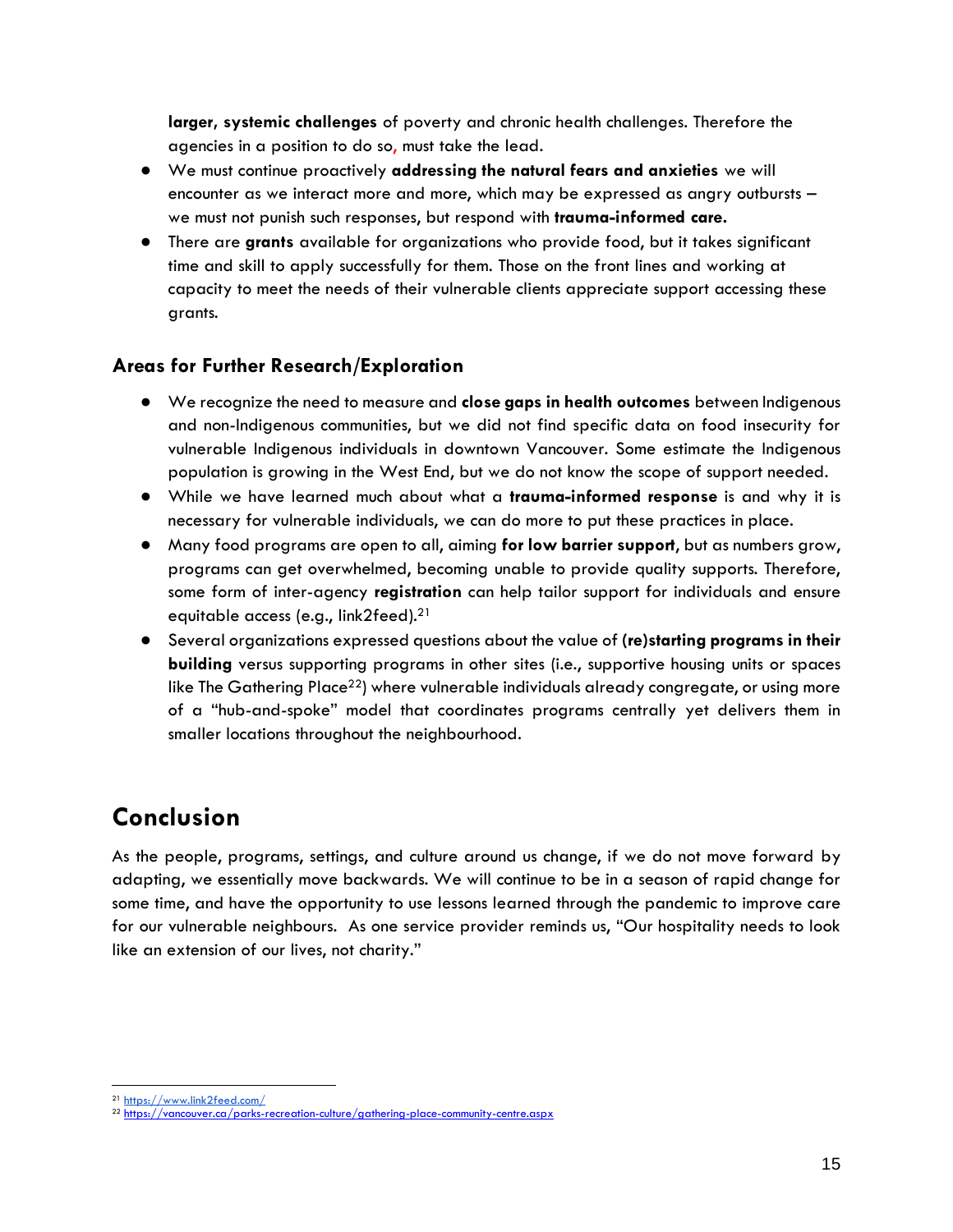# <span id="page-15-0"></span>**Appendixes**

<span id="page-15-1"></span>

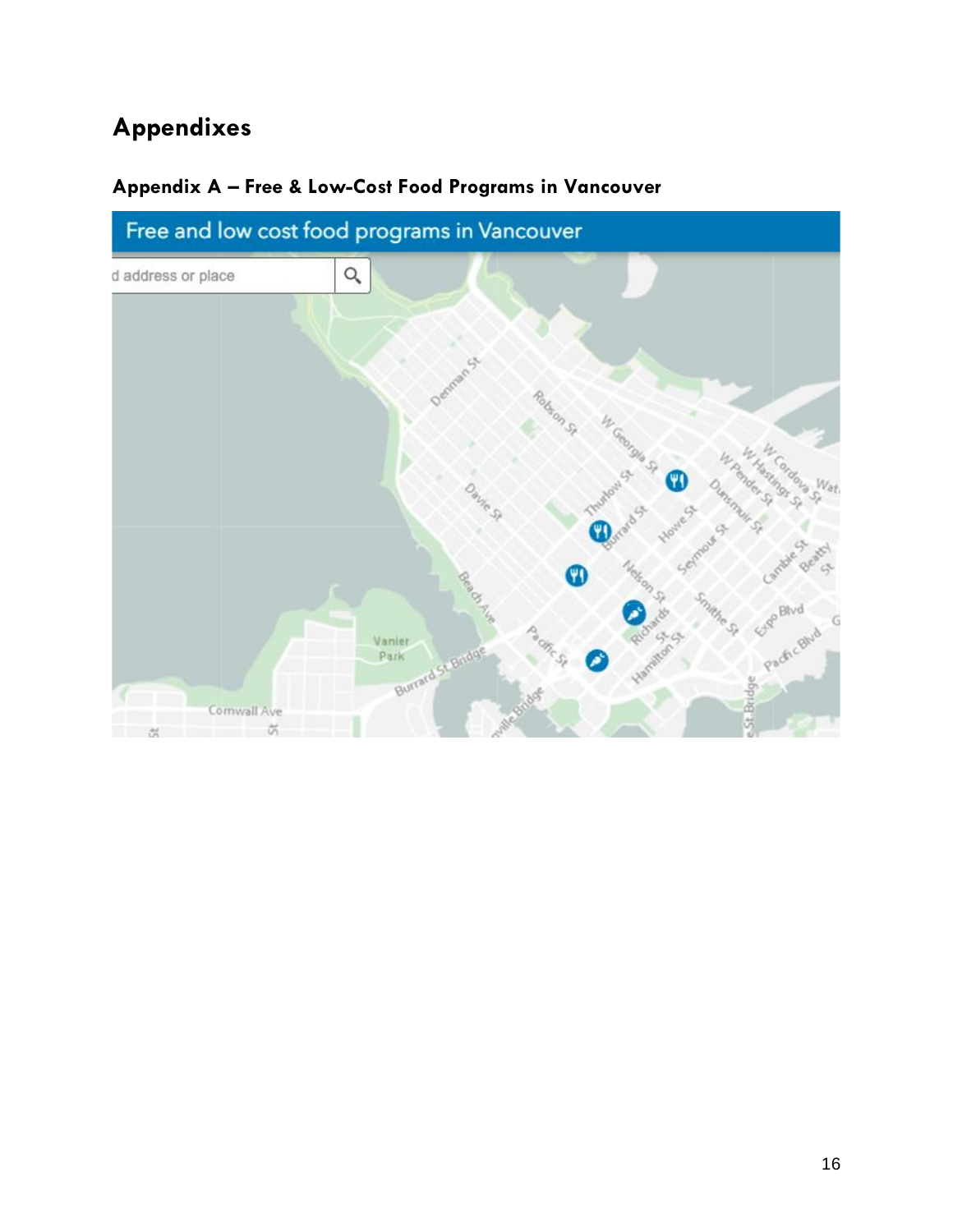## <span id="page-16-0"></span>**Appendix B – Food Program Details**

This is not an exhaustive list of available food supports Downtown Vancouver, as some organizations give out hampers, coupons, or gift cards to their clients. These numbers also vary from week to week, and as the seasons change.

| Organization                                                                    | <b>In-House</b><br>Meals/Day or<br>Week*                                           | Drop-In<br>Meals/Day or<br>Week                                                                          | Hampers +<br><b>Groceries</b>                                                                        | <b>Other Notes &amp; Future</b><br>Plans                                                                                                          |
|---------------------------------------------------------------------------------|------------------------------------------------------------------------------------|----------------------------------------------------------------------------------------------------------|------------------------------------------------------------------------------------------------------|---------------------------------------------------------------------------------------------------------------------------------------------------|
| Christ Church<br>Cathedral                                                      |                                                                                    | $\sim$ 400/week (divided 3<br>- 4 times/week)                                                            | Monthly<br>Subsidized Veg<br>market                                                                  |                                                                                                                                                   |
| <b>First Baptist</b>                                                            |                                                                                    | $\sim$ 80 meals 1/month                                                                                  |                                                                                                      |                                                                                                                                                   |
| <b>Westside Church</b>                                                          |                                                                                    | $\sim$ Bi-monthly Fridays<br>$\sim$ approx 125 meals<br>total.<br>- Many get seconds<br>from our $125$ . |                                                                                                      | Sit-down meals to resume in<br>the Fall of 2021                                                                                                   |
| Central Presbyterian<br>Church                                                  |                                                                                    | 125 meals/week<br>(Tuesdays)                                                                             |                                                                                                      | Primarily seniors, few street-<br>entrenched guests                                                                                               |
| <b>Belkin</b>                                                                   | $\sim$ 400 meals/day                                                               | None (though a few<br>bag meals for people<br>who pass by)                                               |                                                                                                      |                                                                                                                                                   |
| The Gathering Place                                                             | $\sim$ 20 B + L + D from<br><b>New Continental</b>                                 | $-120 B + 200 L + D$<br>(subsidized price) +<br>$\sim$ 30 free meals                                     | <b>Exploring</b> some<br>food hampers +<br>cooking classes<br>with food<br>donated from<br>Food Bank |                                                                                                                                                   |
| Dr Peter Center                                                                 | 24 Residents get daily<br>meals                                                    | $\sim$ 70 B + L meals daily<br>for HIV+ individuals                                                      |                                                                                                      | For HIV+ People only $($ $\sim$ 400<br>registered in Vancouver)                                                                                   |
| Directions Youth<br>Shelter (Family<br><b>Services of Greater</b><br>Vancouver) | $~1$ 700-800 /week                                                                 | 24/7 support for Youth                                                                                   | Pantry program                                                                                       | Sit-down meals + cooking-<br>baking classes (food literacy,<br>food skills)                                                                       |
| <b>Catholic Charities</b>                                                       | 70 dinners (food from<br>Gathering Place)                                          |                                                                                                          |                                                                                                      |                                                                                                                                                   |
| Soul Kitchen                                                                    | $\sim$ 350 meals/week at<br>More Than a Roof<br>Housing Units                      |                                                                                                          |                                                                                                      | Also provide the food for<br>some of the other org's in this<br>chart, who serve and connect<br>with guests                                       |
| <b>West End Seniors</b><br>Network                                              |                                                                                    | 800 meals for seniors<br>$(55+)$ /week                                                                   | 80 hampers                                                                                           |                                                                                                                                                   |
| Aids Vancouver                                                                  | Hampers distributed<br>$(2-3x/month)$<br>dependent on<br>government cheque<br>week | <b>NA</b>                                                                                                | Hampers of<br>food items that<br>support AIDS<br>patients (meat,<br>dairy, grains,                   | Wish to have more flexibility<br>(culturally appropriate<br>foods, baby foods) and a<br>higher budget to support<br>their patients fully- Funding |